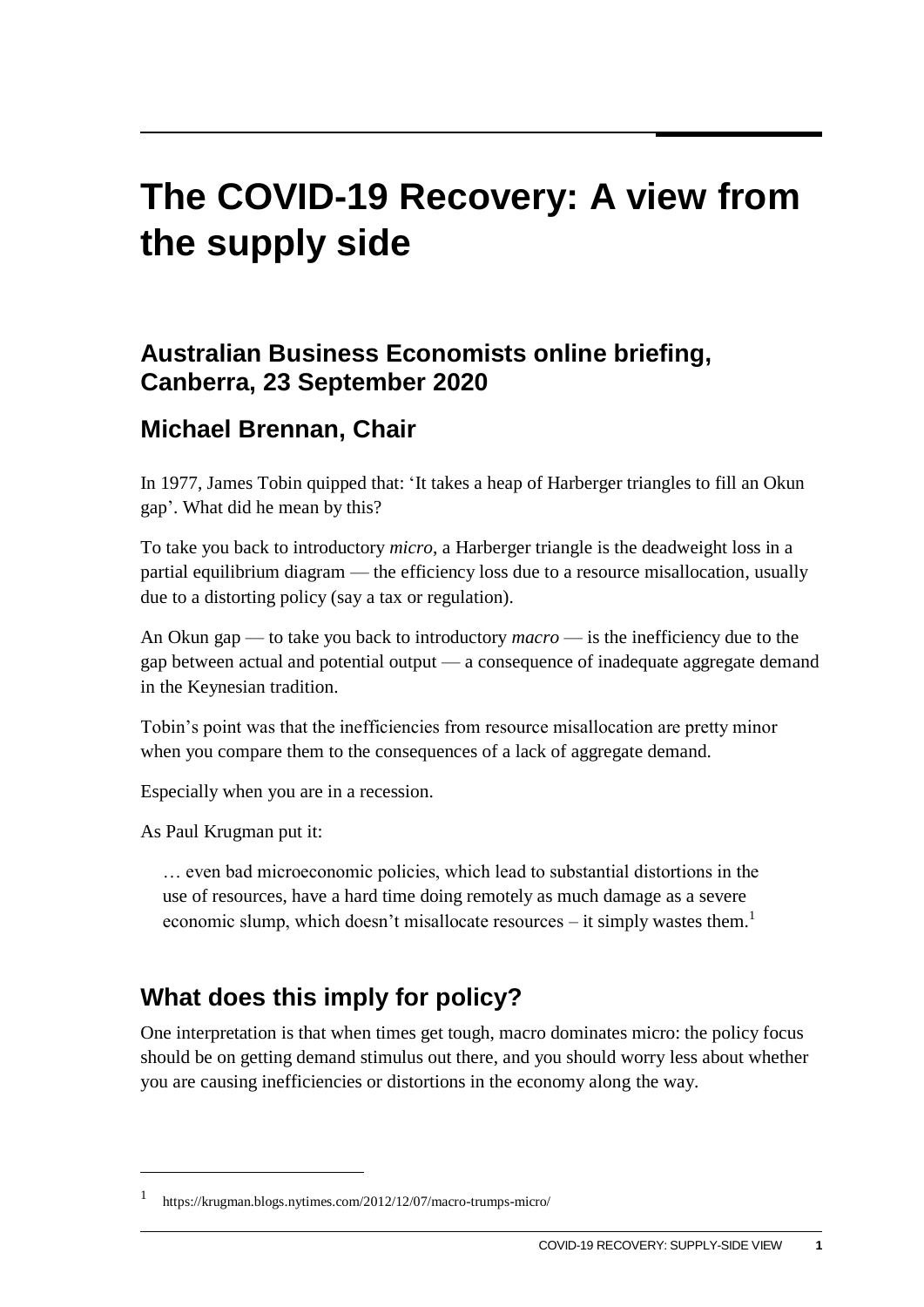A variation on the theme would be: now is not the time to worry about distortions and inefficiency: deal with the aggregate demand crisis now, and save micro-economic reform for another day — once the recovery has been secured and life returns to some semblance of normality.

I am going to put to you an alternative view. Not because I think aggregate demand is unimportant – it's fundamental; but it's a necessary not sufficient condition for recovery.

My contention is that supply side policy is an important enabler of the recovery, without which demand-side stimulus is incomplete or compromised in its effectiveness. We need to take the supply side seriously.

It's not so much about Harberger triangles — it's more a dynamic view about the speed with which the economy can move from one state to another and how we minimise the frictions along the way. Think of it as the micro foundations of the macro recovery.

There are three main reasons why we should focus on microeconomic policy even in the midst of a recession.

- First, because the COVID pandemic is, among other things, a reallocation shock
- Second, we face a particular challenge around new business formation and risk appetite, and
- Third, because a strong microeconomic lens can help us build resilience and protect against bad policy.

# **The reallocation shock**

It's natural to track the recession and recovery by following the trajectory of GDP(E) and its components.

But as we know, even as GDP(E) starts its climb back toward its March quarter levels, the underlying composition of the economy will have changed.

GDP(P) will look different, and beneath that, so will the constellation of firms, employees, suppliers and customers; so will the deployment of physical and financial capital across the economy, the use of land and even the use of that other finite resource — time.

Because COVID is a reallocation shock, as well as a demand shock. It is a reallocation shock partly because of the inevitably staggered lifting of restrictions. Some industries won't be back for some time. And there is also the likelihood of enduring changes in consumer and business preferences, possibly in sectors like retail, travel, office accommodation and aviation.

Of course reallocation occurs all the time — even in times of relative macroeconomic stability but there is some evidence that it could be more salient in a recession like this one.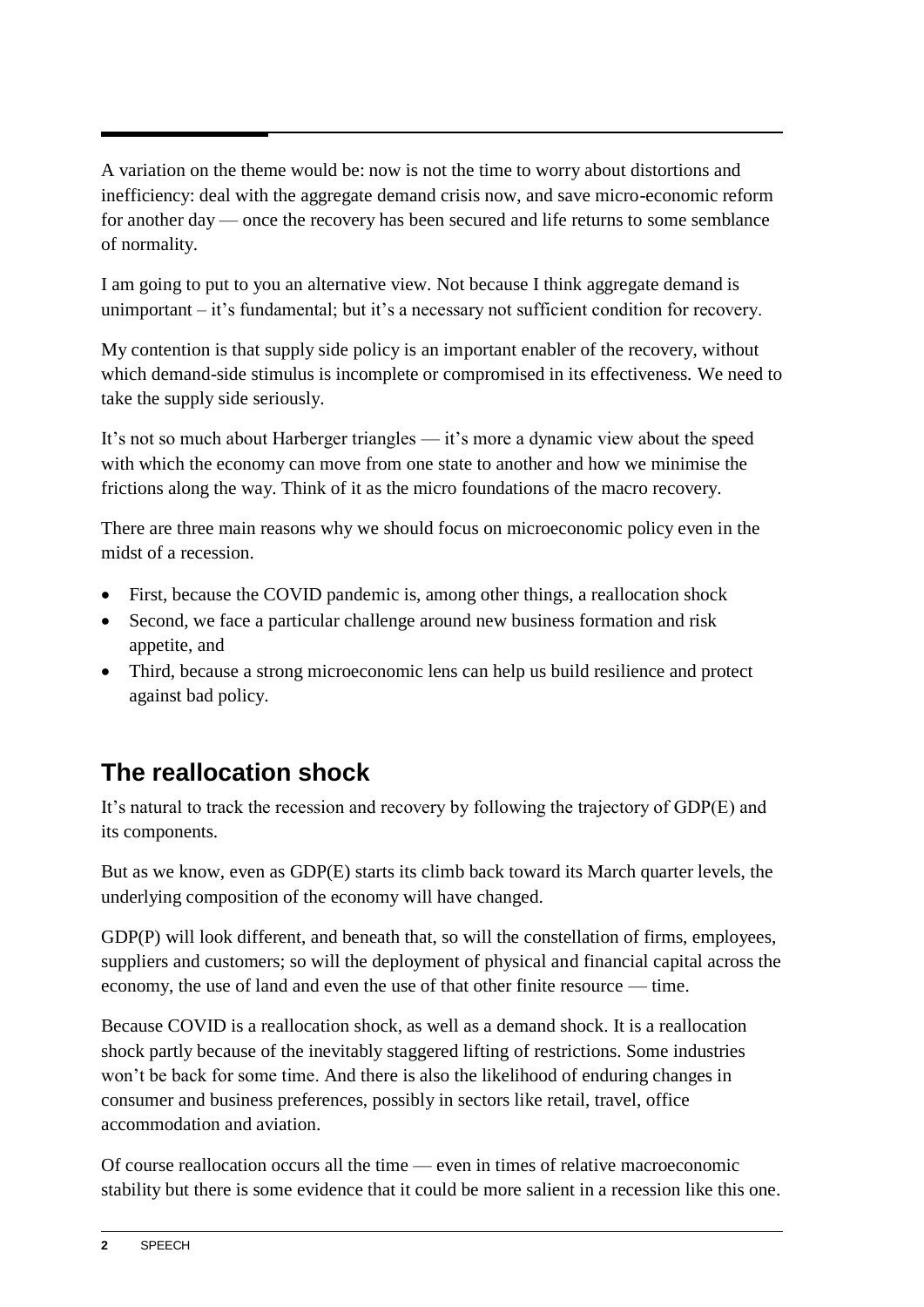Economists Nicholas Bloom, Steve Davis and Jose Barrero<sup>2</sup> tried to quantify the extent of possible reallocation through the pandemic in the US, by analysing forward-looking expectations data from firms. They calculated a metric that combined the expected gross increase in hiring by growing firms, plus the expected gross job shedding by shrinking firms (the majority) and comparing it to the absolute value of the net change.

This provides a sense of the gross flows relative to the amounts required to give effect to the overall net change in employment. They found that this metric more than doubled in the early months of the pandemic, compared to its pre-COVID average.

In other words, firms were collectively anticipating much greater reallocations of labour across the economy compared with the pre-COVID period.

Such a reallocation process is never frictionless. When looking at past shocks, they noted that there can be a lag between the destruction side of the reallocation process and the creation side. As they put it:

Reasons for the delayed creation response include the time needed to plan new enterprises and business activities, the time required to navigate regulatory hurdles and permitting processes to start or expand businesses, time to build in capital formation…and search and matching frictions in forming new relationships with suppliers, employees, distributors and customers.

These practical hurdles are an important reminder of how recovery actually occurs in practice.

Beneath the macro aggregates lie countless daily individual acts of risk taking and entrepreneurship: the decision to start a business, borrow, invest, expand, hire a new worker, or just change jobs. They are shaped by incentives.

These acts are the very essence of the creative process that underpins economic recovery, and it makes a material difference as to whether or not policy supports them.

While empirical work on this is always imprecise — not least because it is based on historical data — there is at least one study of which I am aware, that regresses the severity of past downturns and the speed of recovery against elements of regulatory policy.<sup>3</sup>

It found that economies with efficient, credible, transparent regulation experienced milder downturns and faster recoveries than those with heavier regulatory burdens. As the study notes:

[The] speed existing firms and new entrants can reallocate resources depends on the regulatory framework and the efficiency and transparency of its enforcement. Licensing requirements and

 $\overline{a}$ 

<sup>2</sup> Jose Maria Barrero, Nicholas Bloom and Steven J. Davis, *COVID-19 Is Also a Reallocation Shock*, NBER Working Paper No. 27137, May 2020

<sup>3</sup> Christan Bjørnskov, *Economic Freedom and Economic Crisis*, IFN Working Paper No. 1056, 2015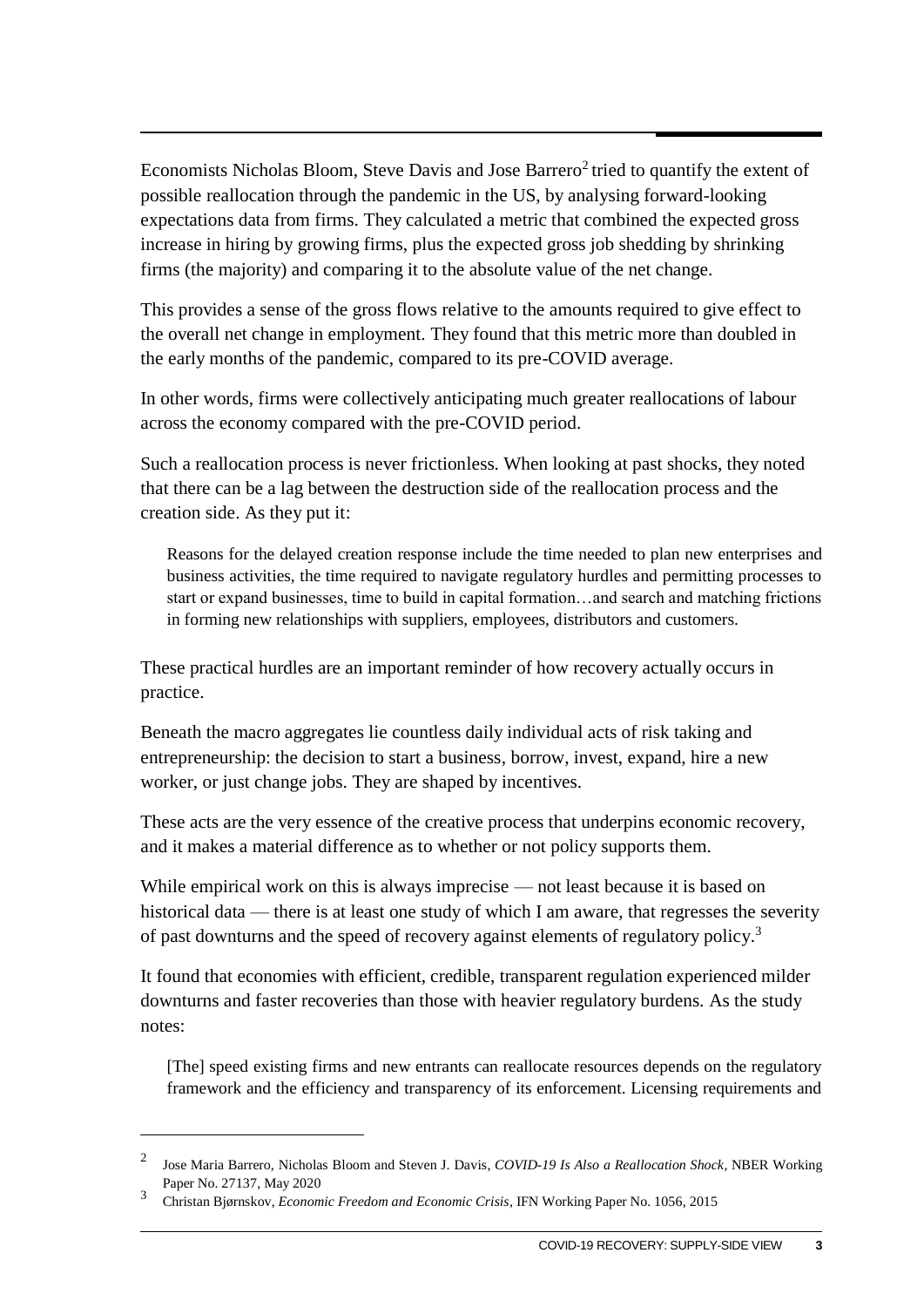similar business regulations constitute entry barriers that prevent entrepreneurs from seizing legal opportunities and thereby limiting the economic and social losses during crises.

So we need to address rigidities that prevent labour and other inputs from moving between firms, sectors and occupations.

Here's one example: In August the NSW Productivity Commission released its Green Paper on productivity reform,<sup>4</sup> which is an excellent piece of work, and I really commend it to you.

One of the areas they looked at was the ability to attract mid-career professionals into teaching. It's a very intuitive idea — indeed there might be people in today's audience who would be interested in teaching secondary maths and economics, and what a brilliant outcome that would be for preparing and inspiring the next generation to make a difference in the world.

The question is how you bring that about without requiring people to go back and do the equivalent of a 4-year teaching qualification designed for school leavers.

Teaching isn't alone in that respect. There are similar rigidities across a range of occupations, brought about by registration, licensing and qualification requirements. In general, our skills system (or at least the funded element) is still very focused on the initial acquisition of a full qualification.

But for workers displaced by the current recession, is that always realistic? For many, the path into alternative occupations is through targeted skills acquisition (at best, components of qualifications) and recognition of existing knowledge and capability, perhaps through a system of independent assessment.

This is a complex area because context matters, so it requires a detailed look at the specifics of individual sectors to work out where and how we could remove barriers to lateral or mid-career movement.

One more obvious area is occupational licensing, where our 2010 report on mutual recognition illustrated the simplicity that could come from a system of automatic recognition of licenses across states, which the Federal and State Treasurers are now working on.

Stamp duty can also be a barrier to the movement of labour to different locations, as we noted in Shifting the Dial in 2017. It can also be a barrier to using land for new and more productive economic purposes.

1

<sup>4</sup> http://productivity.nsw.gov.au/sites/default/files/2020-08/Productivity\_Commission\_Green%20Paper\_FINAL.pdf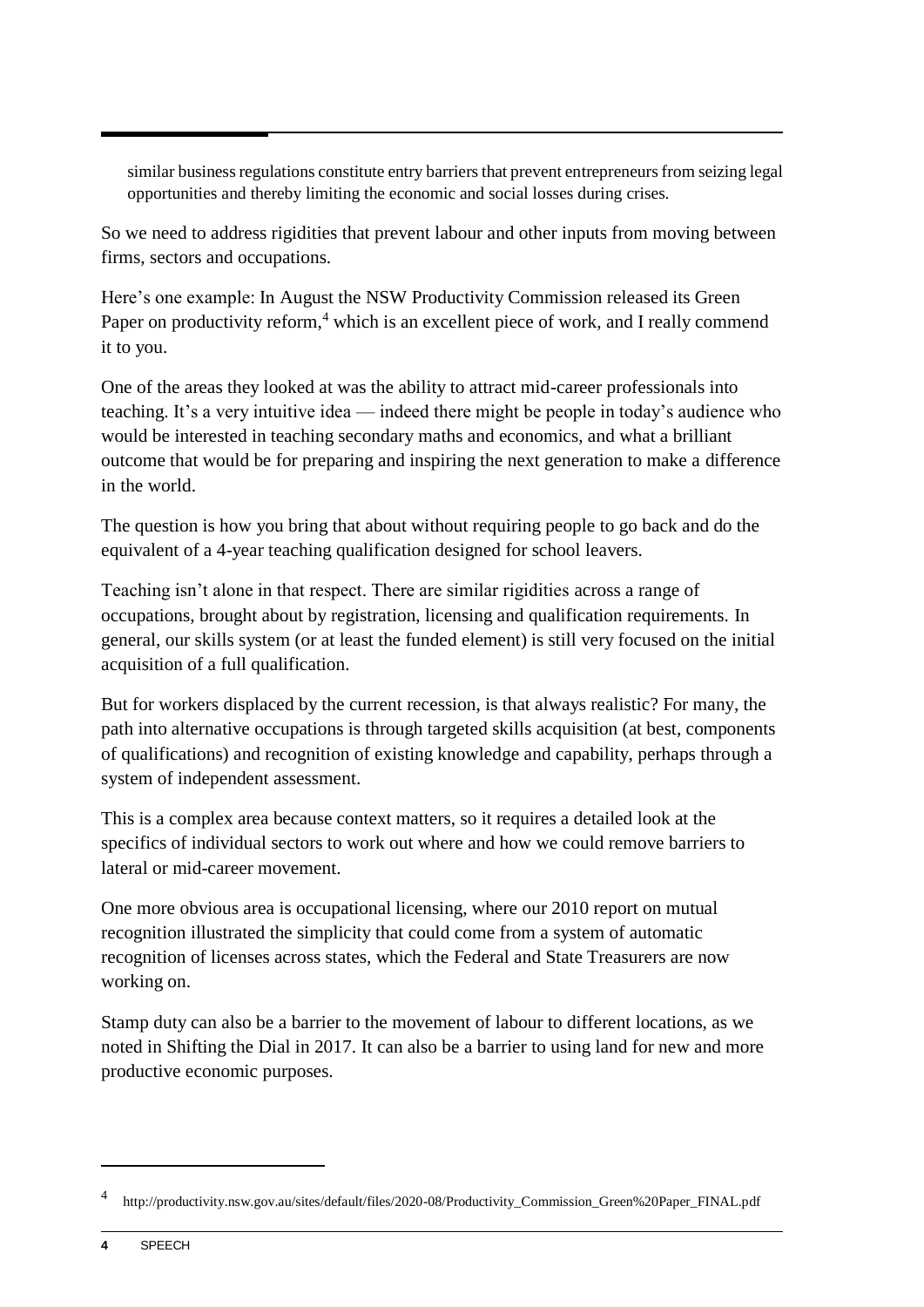So too, planning and zoning regulations — also noted in Shifting the Dial — which can slow the reallocation process by being prescriptive about where specific types of economic activity can and can't take place.

Of course, one policy where this comes into sharp relief is Jobkeeper. In the initial stages of the downturn, Jobkeeper has been very valuable in supporting businesses, and maintaining the connection of employees to the workplace. And it provided a much needed income boost as the economy weakened. But it also creates a rigidity by tying existing workers to existing firms, and a time inevitably comes when that holds back the process of recovery.

One additional point about where efficiency considerations become relevant to the recovery.

Once a reallocation process is underway, we want to make sure that labour and capital (and land use) are gravitating towards sectors and firms where they will be more productively employed. We don't want them gravitating to the beguiling security of sectors which benefit from inefficient and unproductive rents. If reallocation led to increased concentration and market power, then this would be a bad long term outcome.

Some of the Productivity Commission's work explores areas where more competition or appropriate regulation could help minimise those rents, hence this work remains important even (perhaps especially) in a recession.

### **Risk and new business formation**

My second point about the importance of a micro-economic perspective concerns risk appetite and new business formation. Again, abstracting from aggregate investment and production, we should think hard about the supply side.

In a normal year, there are around 300 to 350 thousand new businesses created in the Australian economy. A similar number exit — most of them not due to business failure.

As at June, we had over 900 thousand businesses on Job Keeper. Many of them have also benefited from interest deferral and (depending on the jurisdiction) some deferral of commercial rent. They may also have been given breathing space by measures like temporary relief from insolvent trading and higher thresholds for bankruptcy proceedings. Many will make it through, but logically some will not.

So the question arises, how can we improve the ease with which new business can get up and running? This is all the more urgent because one possible effect of the pandemic and recession is a reappraisal of risk.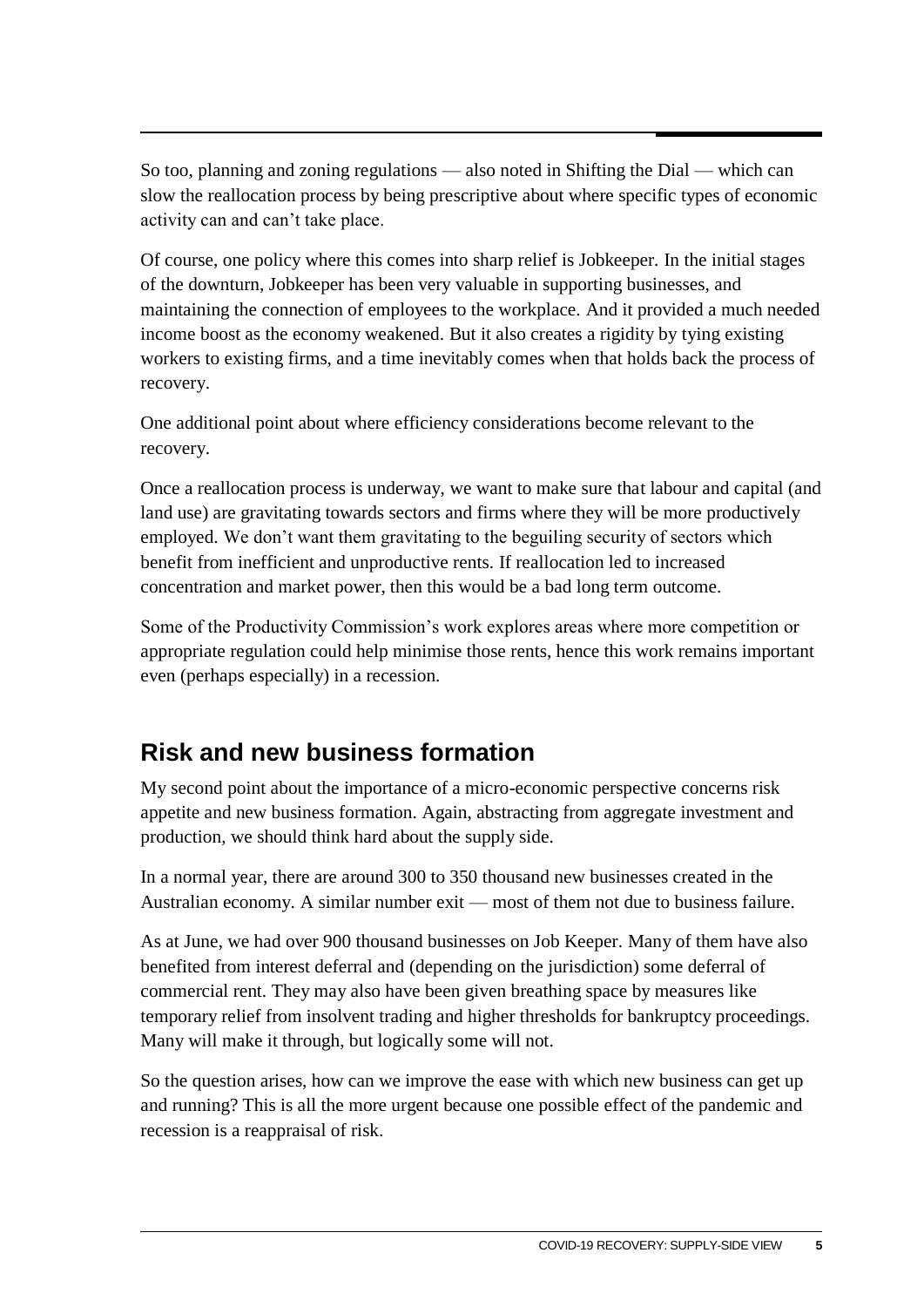A recent paper by Kozlowski, Veldkamp and Venkateswaran<sup>5</sup> puts some framework around this. To over-simplify: lots of economic models incorporate risk — with economic agents facing a probability distribution over the value of some parameter or other.

When the parameter takes on a particular value, that affects the short term outcome in the model, but it doesn't change the underlying probability distribution for subsequent periods. That's basically consistent with a rational expectations assumption.

But how well does that assumption fit with extreme tail events?

As the paper notes: Isn't it plausible that real world decision makers, when they observe a tail event, actually update their subjective beliefs about the likelihood of it being repeated? And if they do, then there is a form of long term scarring that occurs specifically because of changed beliefs: that is, a revision to their perception of future risk.

That needn't be just a case of businesses deciding that pandemics are now more likely than they previously thought. It could apply to the whole range of disruptions that have gone along with the pandemic — border closures, lockdowns, supply chain disruptions, rent waivers etc.

Moving forward, it is possible that decision makers will face not just generalised economic uncertainty, and not just a reduced expectation about the future central scenario, but also a heightened sense of tail risk — a belief that extreme scenarios are just that little bit more likely, more believable, than they would have thought in 2019. And that could feed into their behaviour and their investment decisions.

The authors of the paper find that this 'belief scarring' could be bigger in its long term impact than direct impact of the pandemic shock itself.

# **What to do about it?**

It's easier to diagnose the problem than prescribe the medicine. (And I hear the macroeconomists in my ear saying: get aggregate demand up asap — heal the wound fast and you'll minimise the scarring). And that is no doubt true.

But supply side policy can also play an important role.

Some States have made significant efforts to streamline the approvals processes for new businesses — such as the Services NSW Business Concierge, and the Better Approvals program in Victorian local councils.

-

<sup>5</sup> Julian Kozlowski, Laura Veldkamp and Venky Venkateswaran, *Scarring Body and Mind: The Long-Term Belief-Scarring Effects of COVID-19*, NBER Working Paper No. 27439, June 2020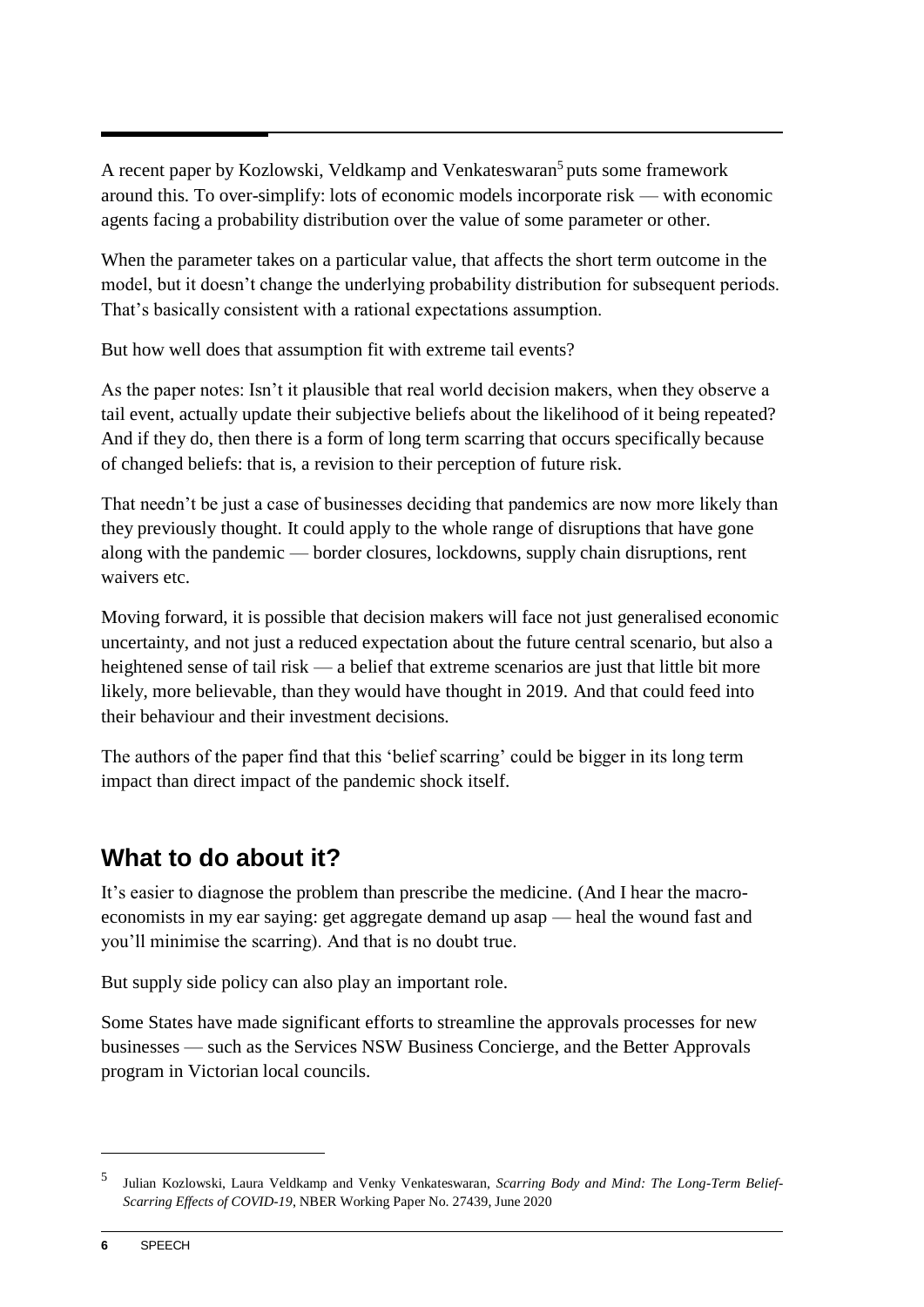Again, the structure of the planning system plays a part, since much of the delay associated with starting new businesses can be getting planning approval.

Regulation reform more broadly is important — particularly the behaviour and culture of regulators (as distinct from the rules on the statute book). This is the subject of our current inquiry into regulation in the resources sector, which looks at best practice by individual regulators across the Federation.

Insolvency rules could also be an important policy lever, which we examined in our 2015 report on Business Set up, Transfer and Closure.

Workplace relations is another. Giving firms and employees the space to work out arrangements that achieve their shared goals while protecting minimum conditions.

One other area of policy — often neglected in this context — is the social safety net.

The safety net goes beyond income support. It includes things like rent assistance and family tax benefit, but also instruments like income protection through life insurance, access to health insurance, workers compensation, and as we have seen in the current pandemic, superannuation. It can also be extended to regulatory policy in areas like workplace relations or consumer protection.

The safety net serves a redistributive goal. But that is not its only role. It can also be an important determinant of risk appetite, as the New Zealand Productivity Commission found in its work on *Technological change and the Future of Work*. 6

They looked at a range of designs, including the 'flexicurity' approach in some northern European countries. Just one example by way of observation: the US approach of linking health insurance to the employment relationship might sharpen work incentives, but could also dull the incentive to quit your job and start a business.

I am not calling for any particular reform; just noting that the issue warrants closer attention in Australia as part of the policy] mix to encourage efficient risk taking.

Our work has brought us into contact with many aspects of the safety net in the:

• Veterans inquiry — observing a system designed around poor incentives

 $\overline{a}$ 

- Superannuation inquiry where we found that life insurance is, for many people, an accidental and poor value product
- Shifting the Dial report where we noted the limitations on private health insurance and the lack of incentive for funds to invest in keeping their members well

<sup>6</sup> https://www.productivity.govt.nz/assets/Documents/0634858491/Final-report\_Technological-change-and-the-futureof-work.pdf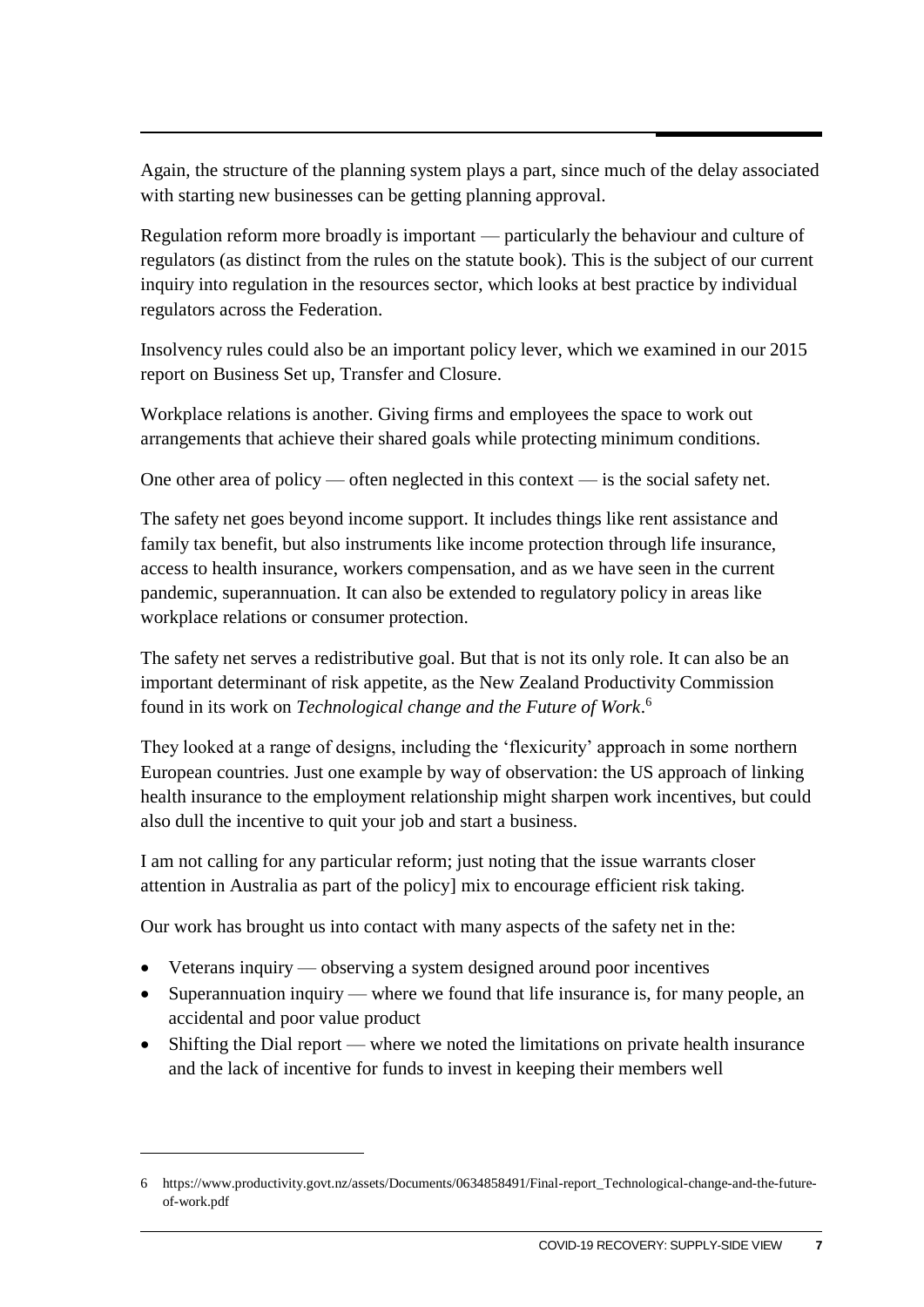• Mental Health inquiry — where we looked at the role of workers compensation arrangements.

The system is multi-faceted if somewhat fragmented.

In the current pandemic, we have seen a temporary mix of risk pooling through a higher short term payment, and a form of self-insurance through access to super. This will be a big policy question: how do we bring together the various strands of the safety net to balance the right level of redistribution with work incentives, but also to create the right incentives for efficient risk taking.

## **Resilience**

My final observation concerns resilience.

A recent paper by the Queensland Productivity Commission<sup>7</sup> noted the importance of past micro economic reforms in building greater adaptability and resilience in the Australian and Queensland economies, especially in the face of shocks and disruptions.

It is a reminder that in economies, as in individual businesses, risk management is not a predictive science — it's not a question of who has the best crystal ball. It's about having the adaptive capability to deal with unforeseen events as and when they arise.

Once the dust settles, we can assess how well Australia has responded and adapted to this pandemic. Calls for greater national self-sufficiency should be assessed in that light. My instinct is that there is a lot more value in building general resilience than there is in identifying and preparing for specific future contingencies. I accept there could be a bit of both.

Another likely conclusion is that Australia's relatively poor productivity growth in the period leading up to the pandemic (which has been a focus of the PC's work) could reflect a decline in the dynamism of the economy, potentially exposing one source of vulnerability when the crisis hit.

The main point is: you can't prevent a shock. But you can prevent bad policy, and a sound micro-economic framework is one of the best protections we have.

Nowhere is this starker than in infrastructure policy. If you build things solely for demandside stimulus, you run the risk of wasteful spending. If you do careful project assessment, you can boost productive capacity and aggregate demand.

And there is an important subtlety here: a project assessment — say a cost benefit analysis — is a microeconomic tool. It isn't perfect, because concepts like utility, consumer

-

<sup>7</sup> https://qpc.blob.core.windows.net/wordpress/2020/08/Building-economic-resilience-in-Queensland.pdf